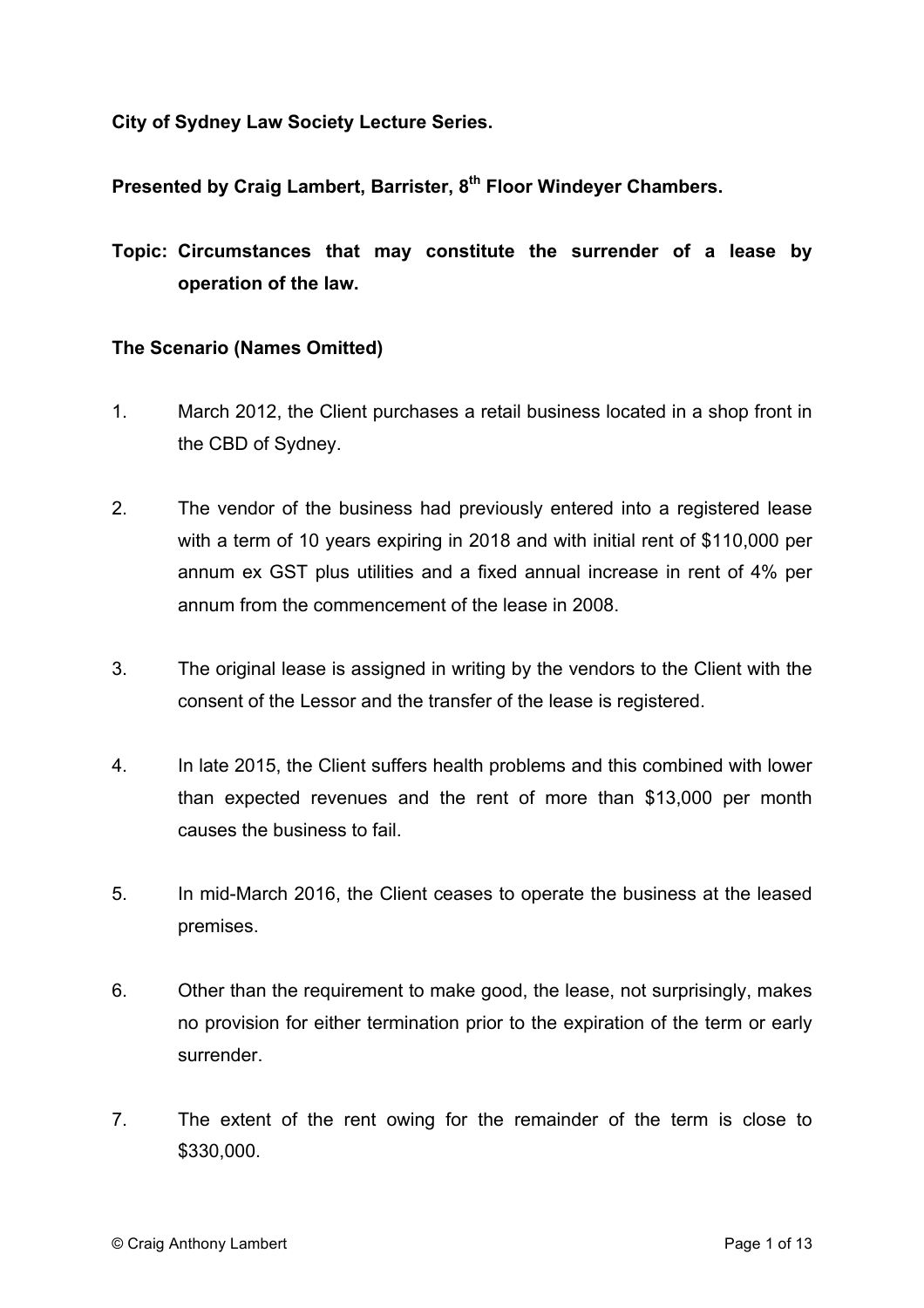- 8. The Client's previous solicitor puts the Lessor on notice that the Client is unable to continue to operate the business in the leased premises and attempts to sublet the premises without success.
- 9. The Client's previous solicitor then attempts to negotiate an early surrender of the lease. The Lessor offers to accept \$250,000 for the surrender of the lease.
- 10. The Client declines the Lessors offer and undertakes to continue to pay the rent until the lessor is able to find a new tenant.
- 11. The Lessor requests the Client provide access to the premises so that they might erect signage and that the Client execute an undated deed of surrender.
- 12. The Client's previous solicitor then requests the Lessor to market the premises at a lower rent offering for the Client to make up the difference between the rental paid by any new tenant and the rental due under the lease.
- 13. The Lessor rejects this offer and counters with an offer that the Client pay the net present value of the remaining outstanding rental immediately upon surrender and upon the expiration of the term of the lease the Lessor would refund 80% of any rent received from a replacement tenant.
- 14. The Clients attempts to find a purchaser for the business but negotiations with prospective purchasers fail and the Client offers the Lessor a one-off payment of \$100,000 compensation for the remaining term of the lease in exchange for the surrender of the lease.
- 15. The Lessor reinstates his offer to accept a 25% discount on the net present value of the rent due on the remainder of the lease along with no make good cost to the Client or in the alternate the payment of the full net present value of the rent due on the remainder of the lease with 80% of any actual rent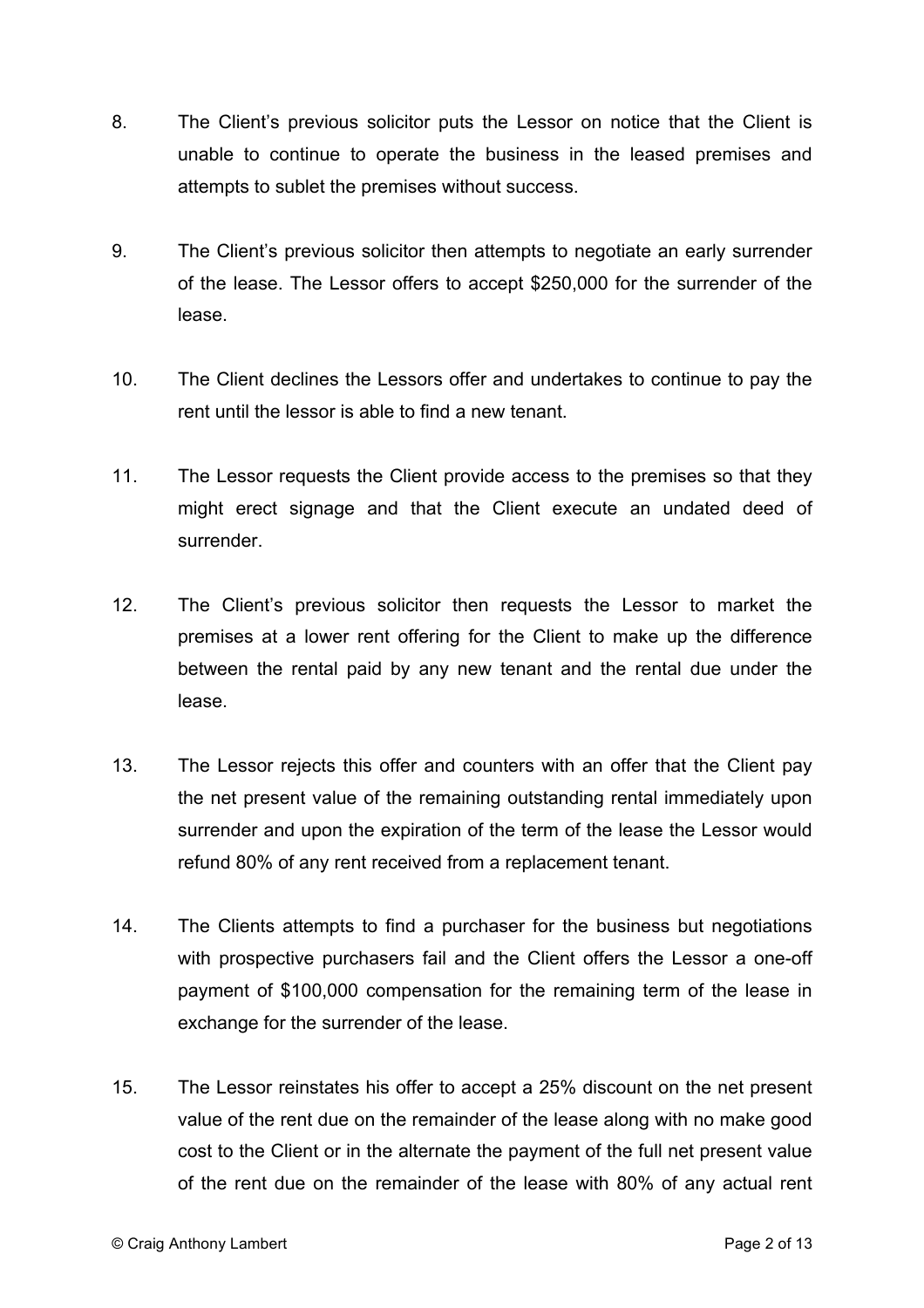received from another tenant less the cost of any make good to be refunded upon the expiration in return for the surrender of the lease.

- 16. The Client increases its offer of a one-off payment to \$120,000 for the remaining term of the lease in exchange for the surrender of the lease.
- 17. Early June 2016 negotiations between the Lessor and the Clients previous solicitor breakdown. The Lessor affirms the lease is still on foot and demands payment of the continuing rent on time.
- 18. In mid-July 2016, the Client purports to restore the premises to the condition it was at the time the Client took possession by removing all stock and refrigeration equipment, hands back the keys to the Lessor by courier and ceases to pay rent thereby abandoning the premises and puts the Lessor on notice of the same and invites the Lessor to re-enter the premises and begin marketing the property.
- 19. In late July the Lessor, without appearing to have the assistance of a solicitor, informs the Client they cannot unilaterally terminate the lease, the Lessor has not and will not re-enter the premises, the lease remains on foot, the rent remains payable, the Lessor has no duty to mitigate the Clients loss and begins to bring pressure to bear for the Client to sign an undated deed of surrender.
- 20. The Client then engages a new solicitor who attempts to negotiate a deed of surrender with a proposed surrender date of the date of abandonment of the premises along with four month's rent rather than an undated deed of surrender as proposed by the Lessor.
- 21. The Lessor rejects the Clients offer and continues to affirm his position that the lease remains on foot, reserves its rights to bring an action for the Clients' breach of contract and maintains it is unable to market the premises whilst there is a subsisting lease and continues to press for an undated deed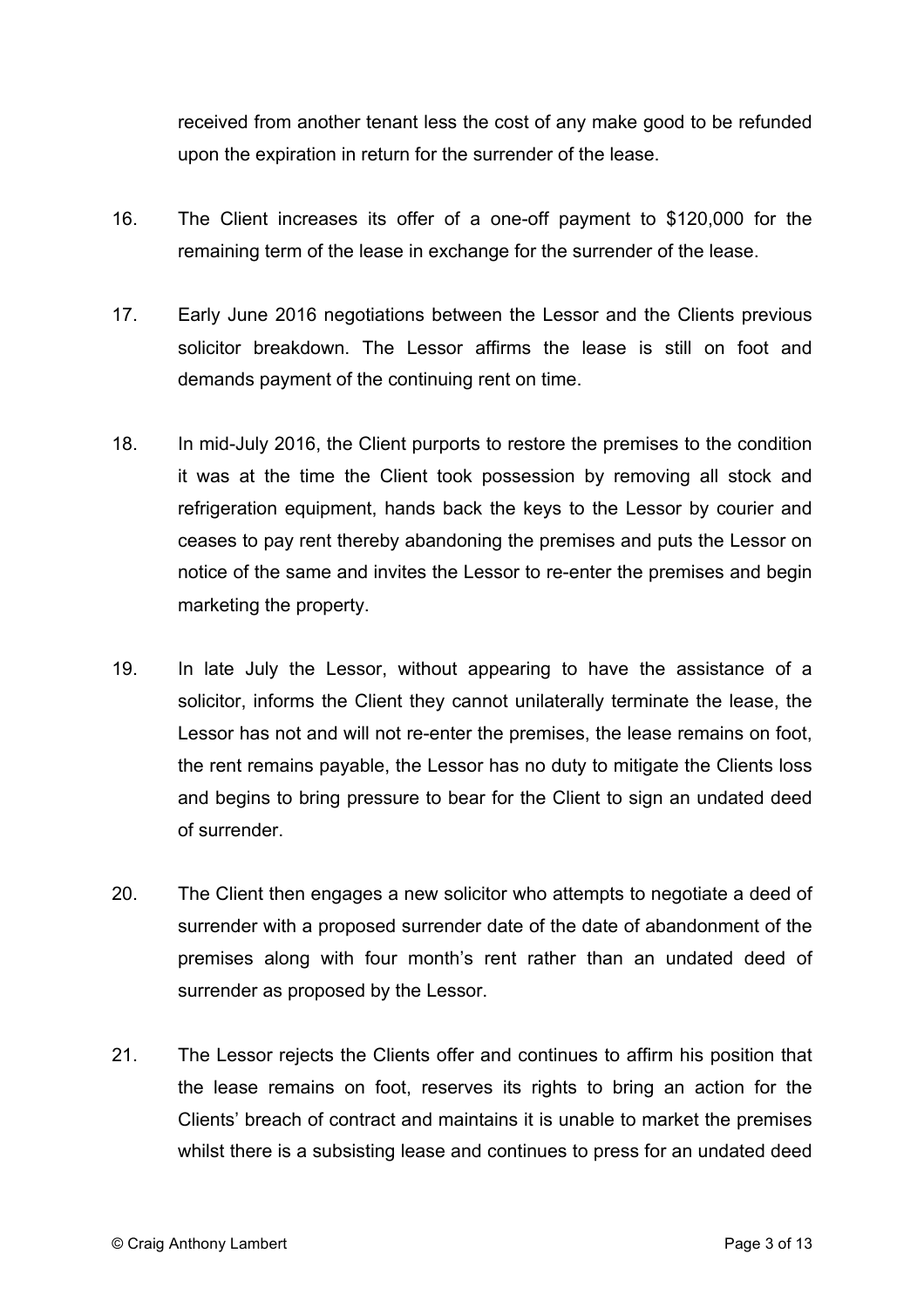of surrender on the basis that it will allow the Lessor to properly market the property to potential new tenants.

- 22. Between the period of early August 2016 in late October 2016 the Lessor without appearing to have the assistance of a solicitor, continues to maintain the Client cannot unilaterally terminate the lease, the Lessor has not and will not re-enter the premises, the lease remains on foot, the rent remains payable, the Lessor has no duty to mitigate the Client's loss and continues to pressure the Client to sign an undated deed of surrender.
- 23. In late October 2016, the Lessor provides a draft deed of surrender and between late October 2016 in the end of November 2016 refuses all requests from the Client's solicitor to amend the deed in any way, shape or form.
- 24. On 30 November 2016, the exasperated Client executes the undated Deed of Surrender ('UDOS') and forwards the same to the Lessor Landlord.
- 25. Inter alia, the UDOS provides for the following rather circular requirements:
	- Clause 1.1 "Clause 2 of this Deed is subject to and conditional upon the Lessor serving notice on the Lessee as provided for in Item 6;"
	- Clause 1.2 "Save as provided in clause 1.1 the provisions of this Deed shall take effect from the date of the execution of this Deed."
	- Clause 2.1 "The Lessee agrees to surrender its full right and title as Lessee in the Premises pursuant to the Existing Lease on and from the Surrender Date in Item 6."
	- Clause 2.2 "Subject to the Lessee meeting its obligations under this Deed, the Lessor agrees to accept the Lessee's Surrender of the Existing Lease on and from the Surrender Date."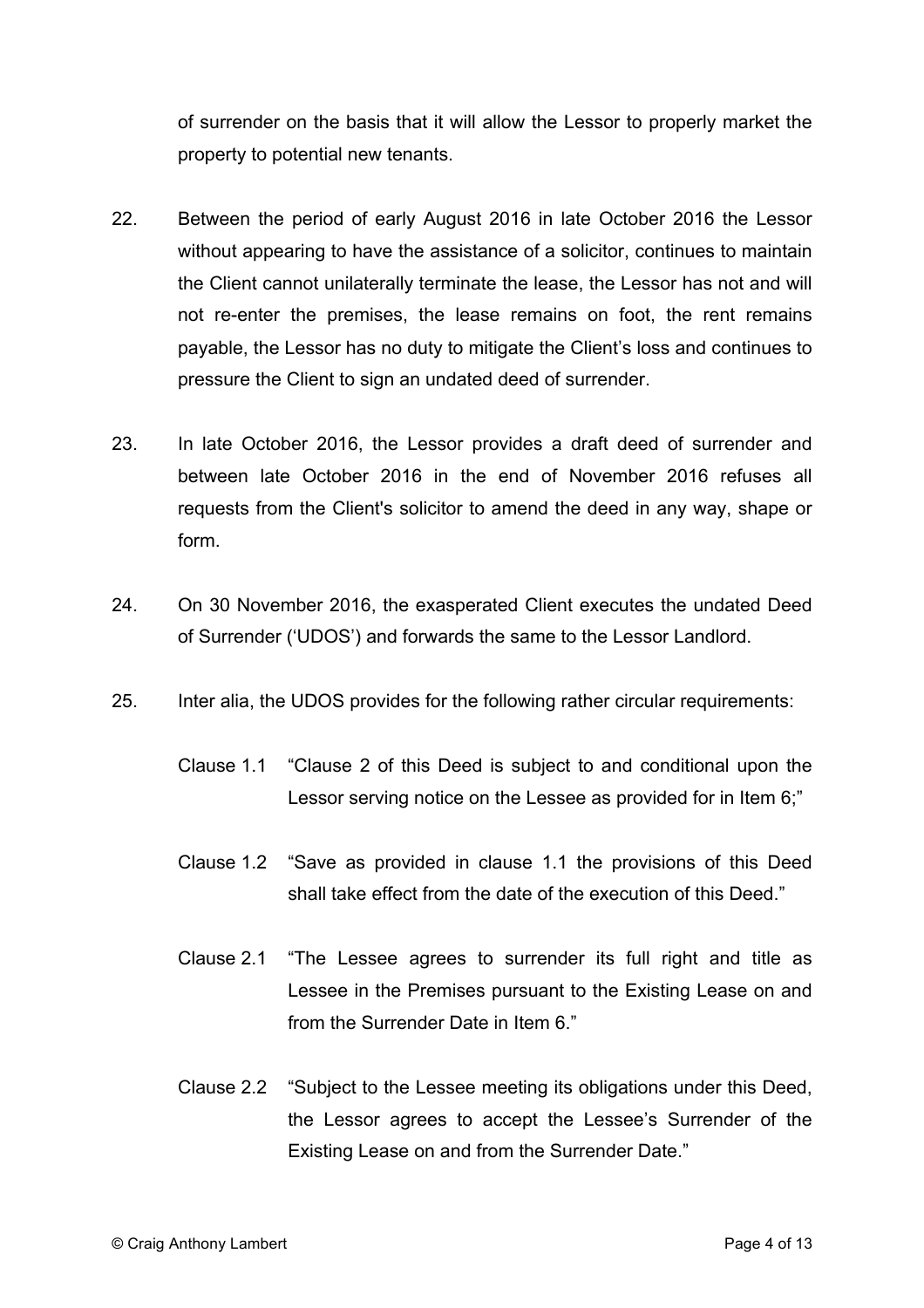- Item 6 Defines the term Surrender Date as "The date nominated by the Landlord by notice in writing to the Lessee."!!!!
- Clause 3.3 "It is agreed that the Lessor shall **not owe any duty or obligation** to the Lessee to locate or secure a replacement tenant for the Premises within any particular time or at all nor shall the Lessor be under any obligation to accept any prospective or potential tenant for the Premises. The acceptance or otherwise of any particular tenant or terms of lease shall be matters within the absolute discretion of the Lessor."
- 26. And just to further protect the Landlord a little more Clause 3.4 requires the Lessee to specifically acknowledge "that (other than service of the notice referred to in Item 6) nothing done by the Lessor pursuant to or in connection with this Deed shall constitute a re-entry of the Premises or otherwise cause the Existing Lease to be terminated."
- 27. In short, the Client is at the mercy of the Landlord until the Landlord nominates a surrender date which he presumably will not do until he finds a tenant that at his 'absolute discretion' he is prepared to accept.
- 28. On 17 January 2017, the Lessor demands payment of the last six months of rent in the amount of almost \$100,000 whilst reserving the right to take legal action and advising that more than six weeks after the signing of the UDOS he is yet to appoint an agent to market the property.
- 29. On 26 February 2017, the Lessor advises that they have performed "*partial make good"* and appointed an agent who is allegedly *"very actively"* marketing the property. An investigation of the very active marketing by the Client's solicitor reveals the extent of the marketing to be nothing more than signage being placed in the windows of the property.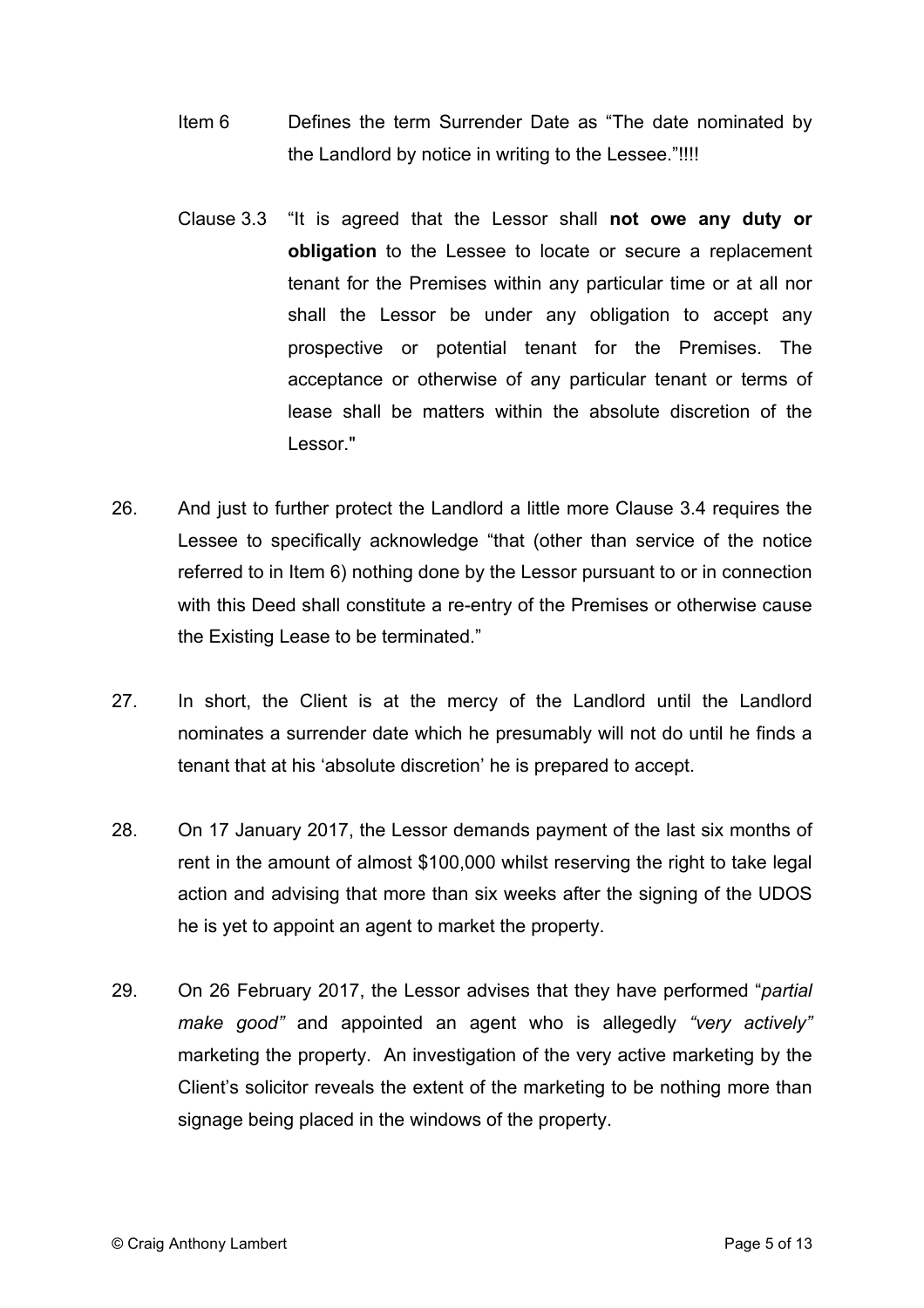30. Around this time, the Client's solicitor begins to form the view that the Lessor has been less than genuine in his promises to use his best endeavours' to market the property and the Client is at risk of the Lessor sitting out the term of the lease and accruing the outstanding rent as a debt due and payable and then enforcing it accordingly upon the expiration of the term.

# **Can the Undated Deed of Surrender operate in futuro where no date of surrender has been specified?**

It is my opinion the question of whether a Deed of Surrender can operate *in futuro* is yet to be decisively determined by the High Court and the very few cases that deal with the concept of operation *in futuro* of a Deed of Surrender contradict each other.

In *Union Trustee Co of Australia Ltd v Baker* (1948) 65 WN (NSW) 247 the Court took the view that a Deed of Surrender that was expressed to commence operation two months after the execution of the deed was valid. It is to be noted however that in this instance the date on which the surrender was to take effect had been specified in the deed prior to the execution of the deed.

By way of contrast, in *Zorbas v McNamara* [1962] NSWR 52; 79 WN (NSW) 52 the Full Court of the Court of Appeal at 57 obiter observed:

*"upon the execution of the deed of surrender the lessee's estate or interest, including the right of possession is extinguished."*

Although not binding the well research judgment of the District Court of Ontario in *Humphrey v. Ontario Housing Corp* 1979 96 D.L.R. (3d) 567 found:

*"It would seem that a surrender must take effect at once and cannot operate in futuro. A review of Halsbury, 3rd edition, p. 683 and following indicates as follows:*

*1412. Express surrender. A surrender of a term may be either express or by operation of law....*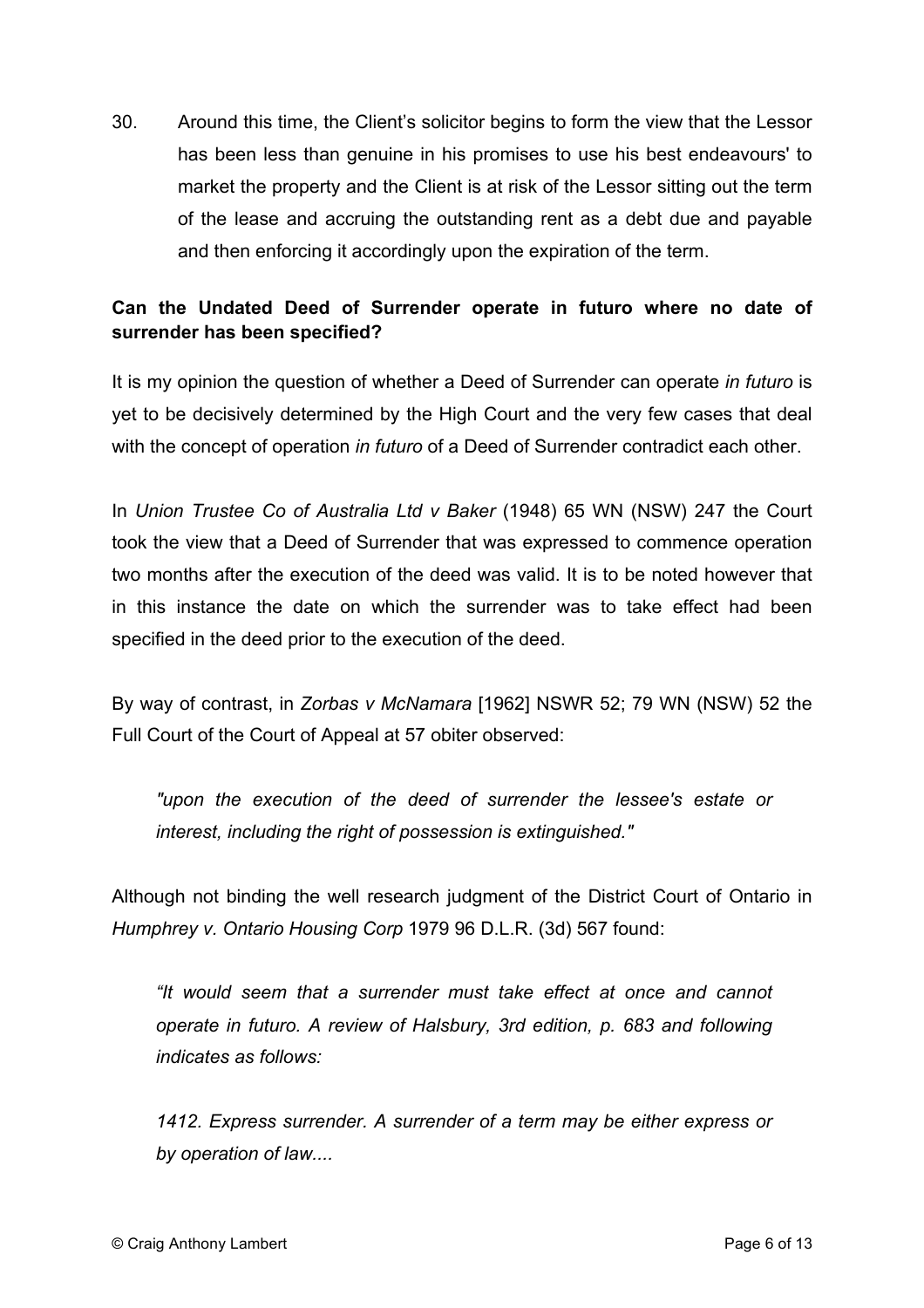*1413. Form and effect of surrender. The surrender consists in the yielding up of the term to him who has the immediate estate in reversion in order that the term may, by mutual agreement, merge in the reversion(s). Hence the parties to the surrender must be the owner of the term(s) and the owner of the immediate reversion expectant on the term(s); and apparently the surrender must take effect at once; there cannot be a surrender in futuro(a); ...*

*The learned author goes on to consider the surrender by operation of law at p. 685. One of the footnotes on p. 685 refers to the case of Whitehead v. Clifford (1814), 5 Taunt. 518, as follows:*

*(k) Whitehead v. Clifford (1814), 5 Taunt. 518. Thus, there cannot be a surrender by a conditional agreement which is not followed by the tenant giving up possession ... nor can there be surrender by an agreement to give up and accept possession in the future."*

This concept that it is the execution of the deed of surrender that extinguishes the tenant's estate or interest in the property thereby effectively rescinding the lease received approval by the High Court in the leading case of *Progressive Mailing House Pty Ltd v Tabali Pty Ltd* (1985) 157 CLR 17 at 48 where Brennan J., as he then was, held:

*"acceptance of a surrender by lessee who has repudiated a lease is at once an acceptance of the repudiation and determination of the lessee's interest in the land."* 

The judgment of Brennan J. was followed in respect of the acceptance of a surrender constituting an immediate acceptance of the repudiation of the lease by the lessor was further affirmed in *Wood Factory Pty Ltd v Kiritos Pty Ltd* (1985) 2 NSWLR 105; [1985] ANZ ConvR 185 $^{\rm 1}$ .

<sup>&</sup>lt;sup>1</sup> Per Samuels JA at 118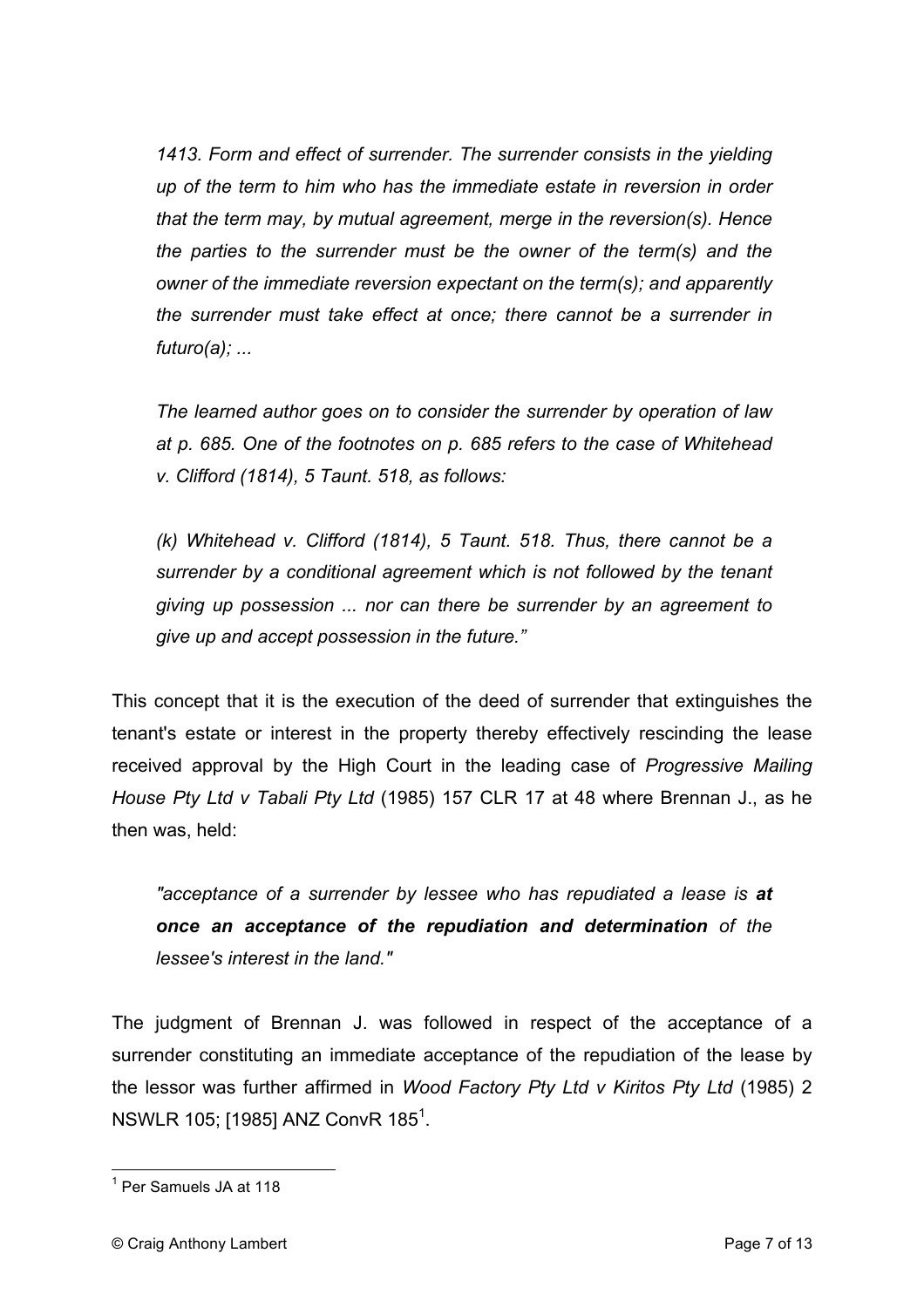Although in Tasita Pty Ltd v Papua New Guinea<sup>2</sup>, Young J in his inimitable style has held without more;

*"The old myth that one cannot have a surrender in futuro seems to have been exploded in Union Trustee Co of Australia Ltd v Baker (1948) 65 WN (NSW) 247 at 249."*

In this case, the plaintiff argued that as a result of various conversations between its representative and a representative of the defendant there was a surrender of the lease by operation of law, or alternatively, the principle of estoppel produced the result that the leases had come to an end. Further and in the alternative the plaintiff claimed that under the Fair Trading Act 1987 it should be released from any further obligation to pay rent after the date of its vacation of the premises. It is to be noted that the plaintiff was successful on both legs of its claim.

With respect to the second leg of its claim Young J found:

*"Thus, it seems to me that where one has a situation that a person makes a representation in circumstances where the Fair Trading Act 1987 would have prevented that person from benefiting from the misrepresentation had that person been affected by the Act, equity will ensure that that person does not obtain an unconscionable benefit through that misrepresentation."*

It is to be noted, that in this matter unlike in this scenario there was an actual date of surrender proposed in writing by the plaintiff and Young J. determined this matter not on the basis that there had been an effective surrender at law but rather on the basis that because of the representations made by the plaintiff's officer to the defendant that the plaintiff accepted the lease had come to end the plaintiff should thereby be estopped from denying that the lease had come to an end.

<sup>2</sup> (1991) 34 NSWLR 691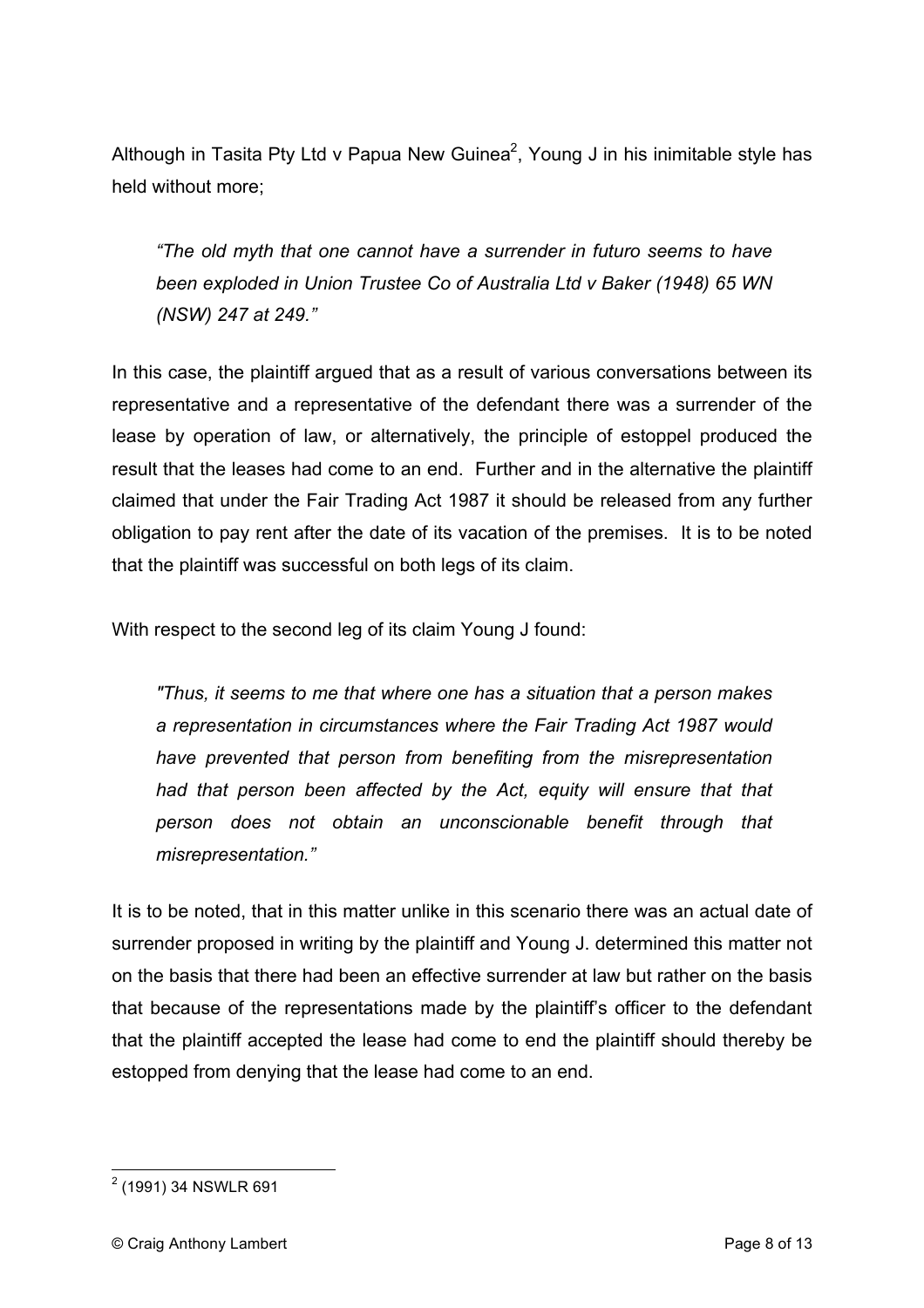#### **What constitutes a Surrender of the Lease by Operation of the Law**

In *Andrews v Hogan* (1952) 86 CLR 223 at 252, Fullagar J citing the established authority of *Phene v Popplewell* (1862) 12 CB(NS) 334 at 340; 142 ER 1171 at 1174, held that the cases cited therein:

*"show that much difficulty was felt about what constituted a surrender by operation of law. No mere abandonment of possession by the lessee could, of course, operate as a surrender. Any such abandonment must be accepted by the lessor, and the only way in which such an acceptance could be shown was by proof of something in the nature of a resumption of possession by the lessor. The difference between an "express" surrender and a surrender by operation of law seems indeed to have been the difference between an express agreement to give and take possession (which, after the statute, could only be proved by writing) and an agreement to give and take possession evidenced only by acts of the parties. So, in Phene v. Popplewell itself, (1862) 12 CBNS, at p 340 (142 ER, at p 1174), we find Erle C.J. saying: - "This mode of putting an end to a tenancy" - i.e. surrender by operation of law - "has undoubtedly been productive of much litigation from the time of Lord Ellenborough downwards. But I think the cases of Grimman v. Legge [1828] EngR 646; (1828) 8 B & C 324 (108 ER 1063) and Dodd v. Acklom [1843] EngR 1047; (1843) 6 M & G 672 (134 ER 1063) have put the matter upon a proper foundation: anything which amounts to an agreement on the part of the tenant to abandon and on the part of the landlord to resume possession of the premises amounts to a surrender by operation of law".*

In *New Zealand Motor Bodies Ltd v Emslie* [1985] 2 NZLR 569 where it was held that at 603-604 Barker J held that:

*surrender is effected once the lessee has vacated the premises with the intention of putting an end to the lease and the landlord has, by some unequivocal act accepted that the lease is determined (see 27 Halsbury's Laws of England (4th ed.) para 446)."*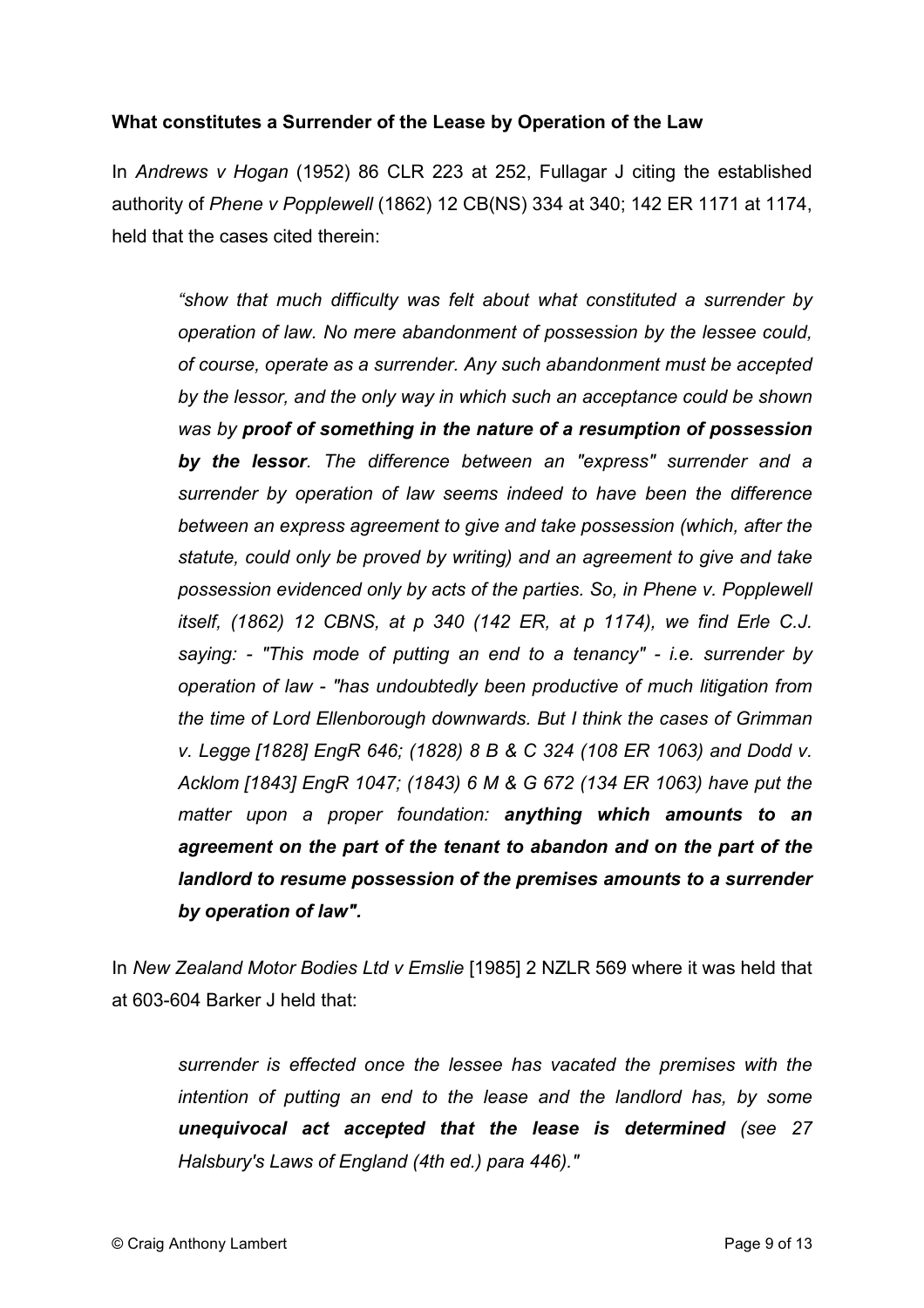And earlier in the judgment at 602 Barker J makes it clear that:

*"If after the lessee has quit the premises, the lessor re-enters, it would generally be presumed that by that act, he was showing an intention to accept the proposal implied in the abandonment of the lease. However, where re-entry was accompanied by an express protest that the landlord was doing nothing of the kind, but only acting to do the best he could to prevent the destruction of the subject-matter of the contract for the benefit of both parties, the question was one of considerable difficulty…. The real issue was whether, in resuming possession, the landlord did anything more than was necessary for the purpose of preserving the subjectmatter of the contract for both parties."*

And in *Wood Factory Pty Ltd v Kiritos Pty Ltd* (1985) 2 NSWLR 105; [1985] ANZ ConvR 18 Priestley JA at 133 when laying out a summary of the relevant law with respect to surrender by operation of law held:

*"Another situation under this heading comes about where the tenant abandons the premises without agreement with the landlord, in circumstances manifesting his intention to put the lease to an end, and the landlord does not retake possession until some time later. There are two varieties of this kind of situation; one of which results in a surrender, and the other of which does not: (i) Where the landlord, in retaking possession does so on his own account. This is the situation where Progressive Mailing has shown the legal result is different from what it was once thought to be. In Buchanan for example, it was taken for granted that a surrender by operation of law became complete upon the landlord taking possession on his own account and the landlord could not get damages for loss of the lease. Under the Progressive Mailing doctrine, upon the landlord taking possession on his own account the lease still comes to an end (and the situation can still be called an example of surrender by operation of law as well as a contractual termination following accepted repudiation or breach of fundamental term) but the landlord is entitled to any damages suffered by loss of the lease."*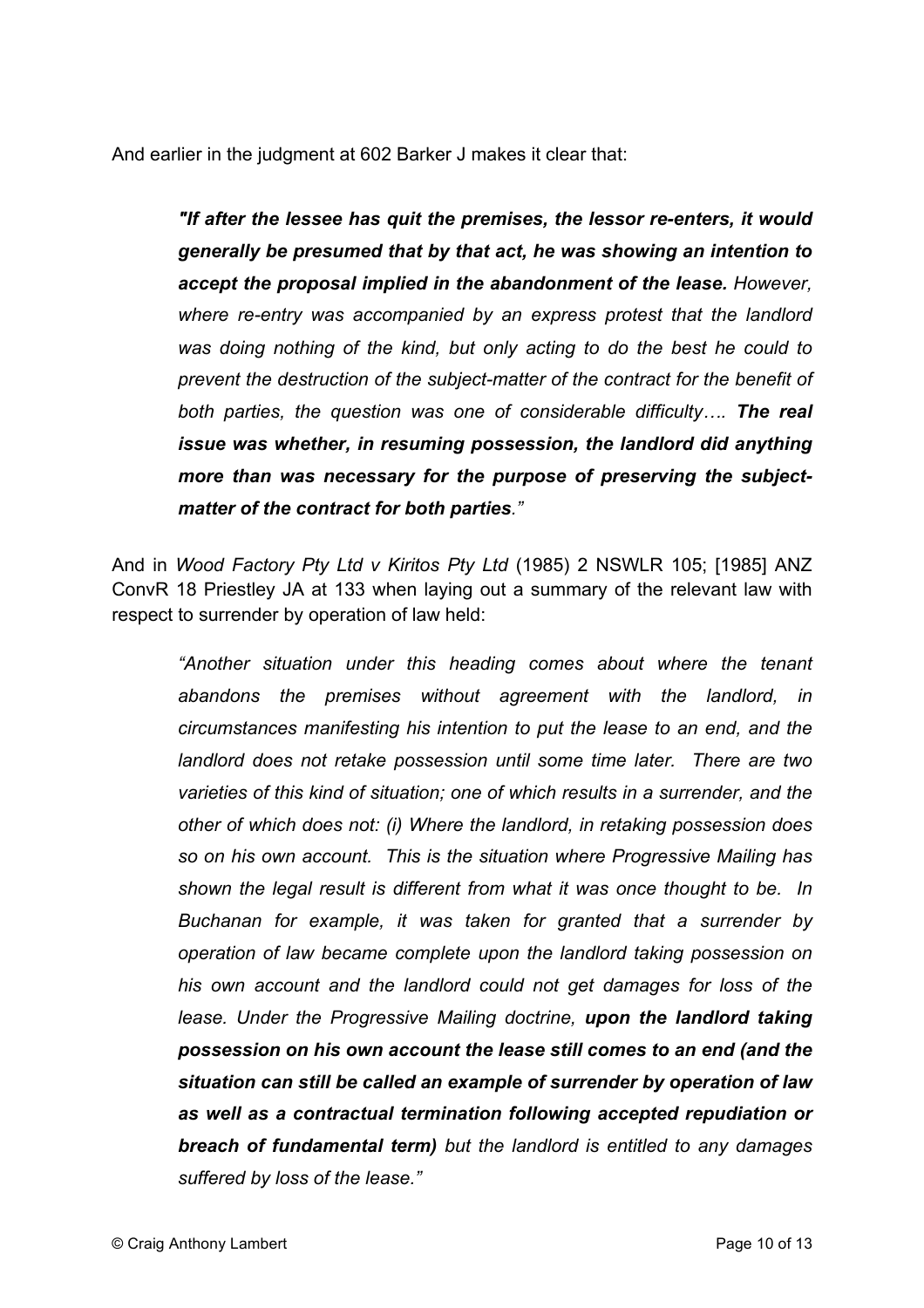## **What could be done to assist the Client to "escape" the Lease?**

Leaving to one side the question of whether a surrender of a lease can operate in futuro and whether the execution of the UDOS by the Client at the insistence of the Lessor Landlord constituted *"an acceptance of the repudiation and determination of the lessee's interest in the land"<sup>3</sup>* forthwith, it is clear clause 3.3 of the UDOS in effect placed no obligation upon the Landlord to re-lease the premises during the term of the lease.

It is the Landlord's position that the lease remains on foot and that he has not entered and thereby taken possession of the property and whilst the lease remains on foot he is entitled to the rent which the law would say is continuing to accrue as a debt which will be actionable at the expiration of the term of the lease.

From our Client's point of view it is not so much a question of whether the Landlord is entitled to leave the property unleased for the remainder of the term of the lease (clearly, leaving to one side issues of misrepresentation, he is) but rather whether the Client can put the Landlord in a position whereby the recovery of the debt that is presently accruing might be at risk because the Client is able to show that the Landlord took constructive<sup>4</sup> possession of the premises from on 18 July 2016 when the Client removed their possessions, restored the property to its condition at the start of the lease and returned the keys or even entered into actual possession sometime thereafter.

There could be no doubt that the acts of our Client on 18 July 2016 constituted a repudiation of the fundamental terms of the assigned lease that evinced an intention on the part of our Client no longer to be bound by the assigned lease. On this basis, Counsel advised the Client's solicitor to write again to the other side and put to the other side the proposition that the Landlord, had obtained if not actual then

<sup>3</sup> *Progressive Mailing House Pty Ltd v Tabali Pty Ltd* (1985) 157 CLR 17 Per Brennan J at 48

<sup>4</sup> See Gorman v. Pye and Another (1951) 68 WN (NSW) 180 where Owen J held that a tenant handing over the only key she possessed and the landlord accepting it was symbolic of handing over possession and coupled with the Landlord later taking actual possession constituted constructive possession from that time.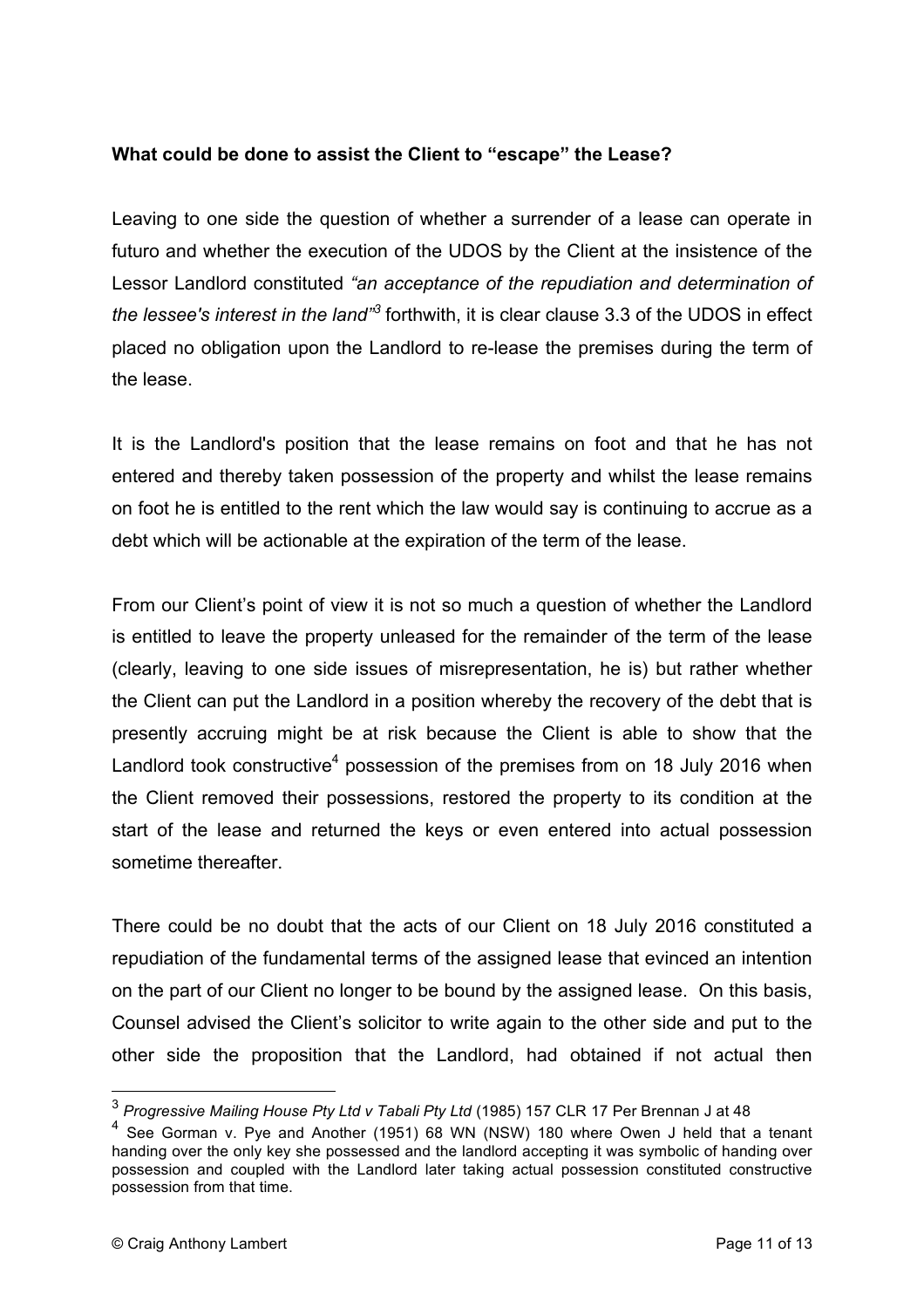constructive possession<sup>5</sup> of the premises in as much as the keys had been returned to them and they entered and removed shelving left by the Client from the premises and had allowed an agent to enter and display advertising material in the windows of the premises. It must be conceded that at that time the evidence that the Landlord had done anything other than to preserve the *"subject-matter of the contract"*  presumably for the purposes of re-letting the premises on the account of our Client was not strong.

Counsel advised the Client's solicitor to also put position that the execution of the Undated Deed of Surrender in and of itself constituted acceptance of our Client's repudiation of the Lease on 18 July 2016 and therefore both surrender and determination of the Lease. Counsel also advised the Client's solicitor to, rather cheekily, include a Form 7 completed by the Client for the purposes of the Landlord registering of the surrender of the Lease in accordance with section 54 of the Real Property Act 1900 albeit that our position was that the surrender was by operation of law<sup>6</sup>.

This letter evoked an immediate and threatening response from a large Sydney law firm seemingly quickly engaged to act on behalf of the Lessor refuting the assertions of the Client's solicitor and demanding our Client pay the Landlord/Lessor's costs in 'refitting' the premises and all rental amounts owing in arrears including service and utility costs which by the calculations of the Landlord's solicitor totaled more than \$281,000 or they would immediately commence proceedings.

Most importantly however, in seeking to justify this amount the large Sydney law firm had annexed to its letter an Excel spreadsheet setting out the dates when the Landlord's contractors had entered the premises and the cost and nature of the works performed by the Landlord's contractors which was the not insubstantial amount of in excess of \$30,000. Rather than being works to restore the premise to

 $<sup>5</sup>$  See Gorman v. Pye and Another (1951) 68 WN (NSW) 180</sup>

 $6$  See s. 54(1) of the Real Property Act 1900 that provides: "Whenever any lease which is required to be registered by the provisions of this Act is intended to be surrendered, **and the surrender thereof is effected otherwise than through the operation of a surrender in law** or than under the provisions of any law at the time being in force relating to bankrupt estates, the lessee and lessor shall execute a surrender of the lease in the approved form."